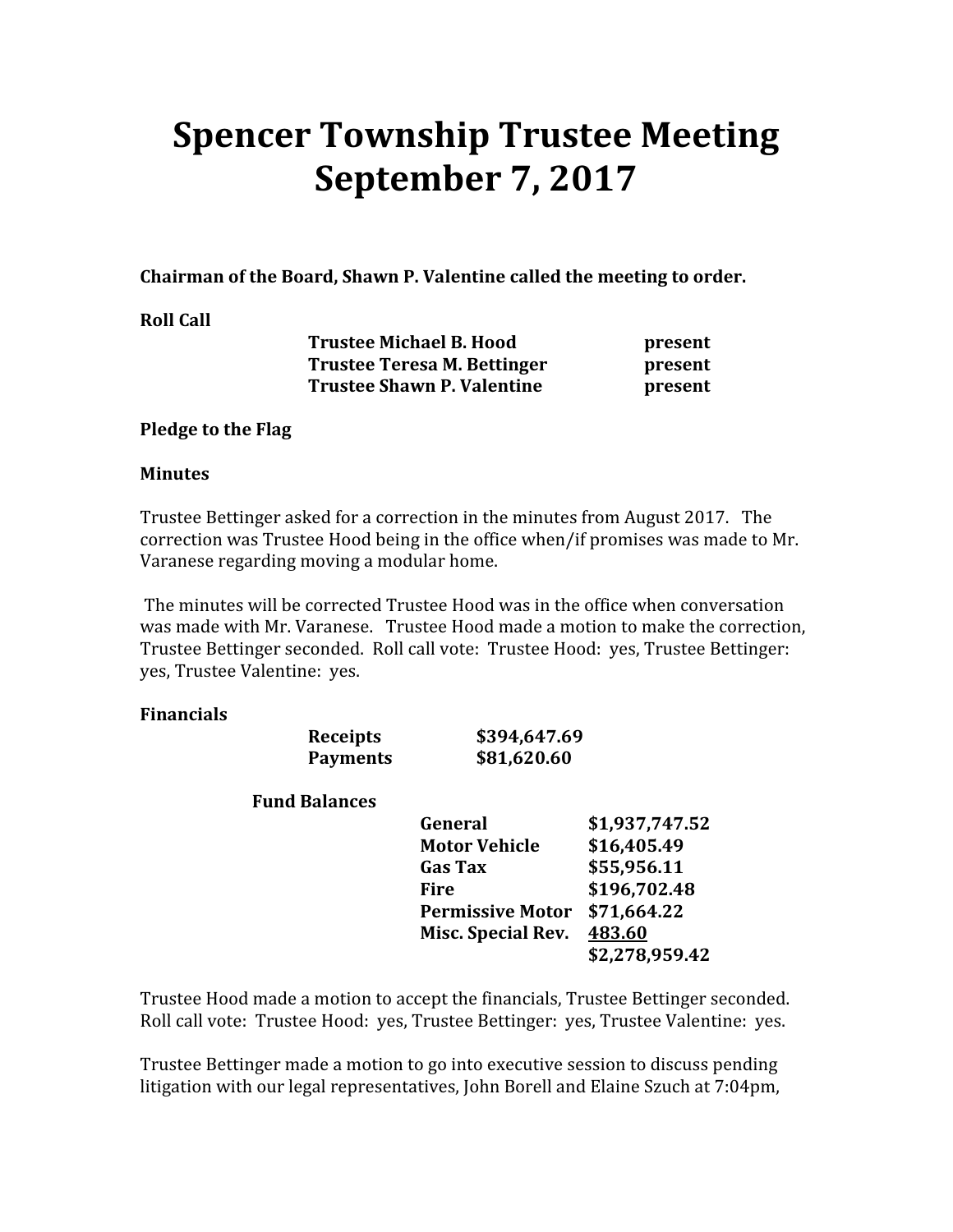Trustee Hood seconded. Roll call vote: Trustee Hood: yes, Trustee Bettinger: yes, Trustee Valentine: yes.

Trustee Hood made a motion to come out of executive session at 7:34pm, Trustee Bettinger seconded. Roll call vote: Trustee Hood: yes, Trustee Bettinger: yes, Trustee Valentine: yes.

# Pay the Bills

Trustee Hood made a motion to pay the bills for the month, Trustee Bettinger seconded. Roll call vote: Trustee Hood: yes, Trustee Bettinger: yes, Trustee Valentine: yes.

# Zoning Report

The Zoning Inspector, Eric Gay gave the report.

Mr. Gay wrote 5 permits.

Johnson Controls has plans to expand parking. This is in the hands of the Lucas County Planning Commission, waiting on a decision from the Spencer Township Zoning Commission.

Johnson Control also wants to expand the warehouse. This is in the hands of the Planning Commission as well.

Mr. Gay proposed storm preparedness for the Township. There may be grants available. The Hazard Mitigation Committee can assist with this. Mr. Gay will investigate this further.

There is property on Raab and Dorr that is applying to get rezoned from commercial to residential. There was conversation and questions as to if the building on the property had to be removed.

Habitat for Humanity wants a parcel on Oak Shadow rezoned. Mr. Gay will look into a previous request that was denied.

There is a site review for property on Meilke Road.

Trustee Bettinger asked if Dean Croskey could assist Mr. Gay from time to time. The time would be 3 to 4 hours per month. Mr. Croskey would help with the transition. Trustee Valentine is against this because he feels Mr. Croskey made errors when he was the Zoning Inspector. Trustee Valentine recommended Springfield's Zoning Inspector.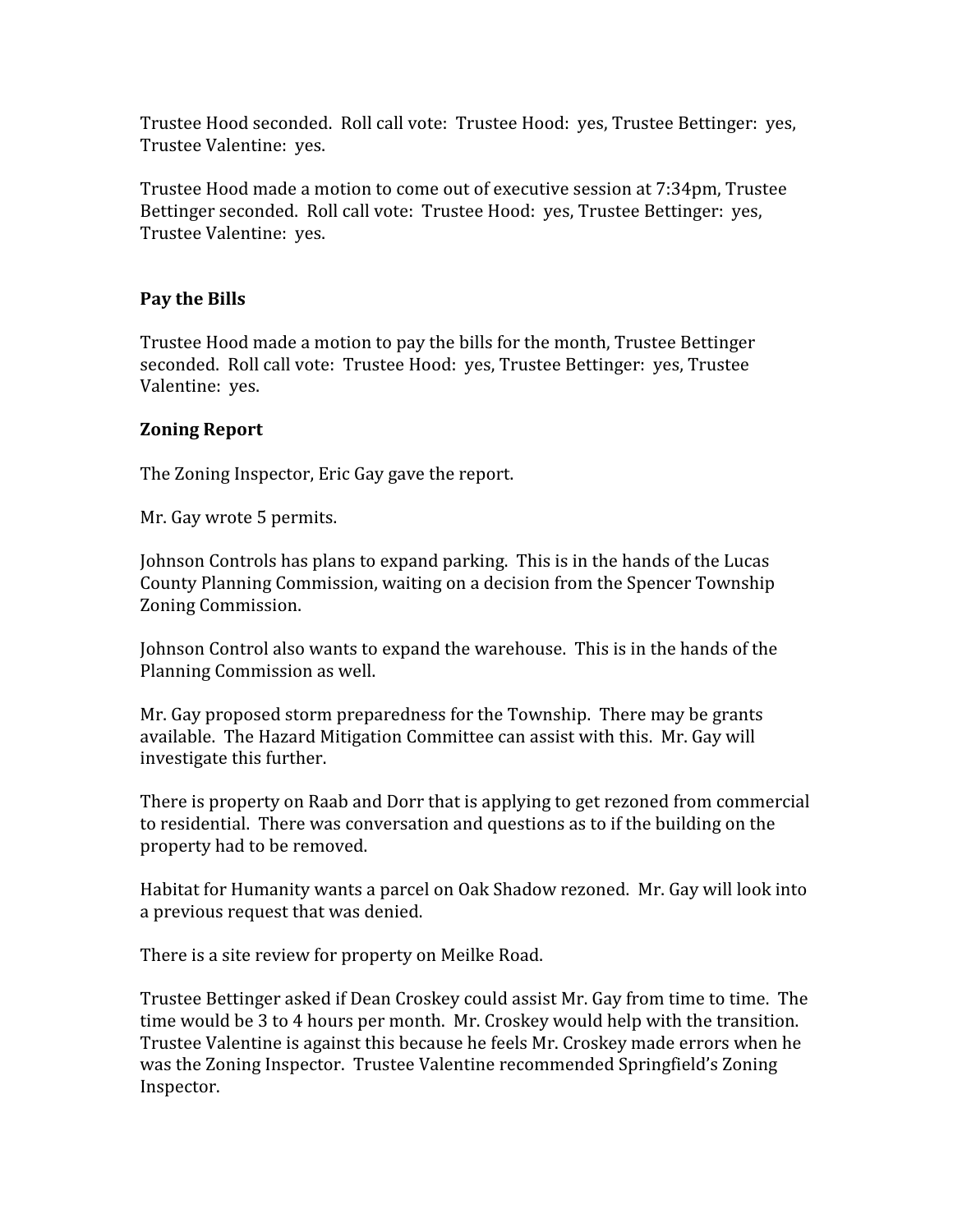Mr. Gay said there are violations left by the previous Zoning Inspector, Mr. Bryan that he doesn't have background and understanding on.

Trustee Hood said he would agree with Mr. Valentine because it is in the best interest of the Township for Mr. Croskey to not assist with Zoning.

The Board is currently hiring a records clerk. The deadline for resumes will be September 21, 2017. The Township will have a meeting that evening at 7:00pm.

## BZA Report

No meeting

#### Road Report

Road Superintendent, Dean Croskey gave the report.

Mr. Croskey suggested purchasing 40 ton of salt to bring the Township's total to 119ton on hand. The cost is \$45.32/ton. Trustee Hood made the motion to order 40 ton, Trustee Bettinger seconded. Roll call vote: Trustee Hood: yes, Trustee Bettinger: yes, Trustee Valentine: yes.

Unlimited pickup dates are set for October 9, 10, and  $11<sup>th</sup>$  as well as the leaf pick up on November 13, 14, 15, 2017. Trustee Valentine wants to put the leaf pickup out for bid. There was discussion on the matter. Trustee Hood made a motion to put the ad the paper for the leaf pickup, Trustee Bettinger seconded. Roll call vote: Trustee Hood: yes, Trustee Bettinger: yes, Trustee Valentine: yes.

This bid will be placed in the newspaper.

Trustee Hood made a motion for the unlimited pickup, Trustee Bettinger seconded. Roll call vote: Trustee Hood: yes, Trustee Bettinger: yes, Trustee Valentine: yes.

Trustee Valentine suggested putting the excavator on Gov. deals. Trustee Hood made a motion for this, Trustee Bettinger seconded. Roll call vote: Trustee Hood: yes, Trustee Bettinger: yes, Trustee Valentine: yes.

The Township will send a letter to Mr. Cox to inform him he is responsible for mowing the grass at the old Town Hall.

Trustee Bettinger made a motion to put the freightliner on Gov. deals, Trustee Hood seconded. Roll call vote: Trustee Hood: yes, Trustee Bettinger: yes, Trustee Valentine: yes.

Trustee Valentine will find the value of the equipment to get a fair price.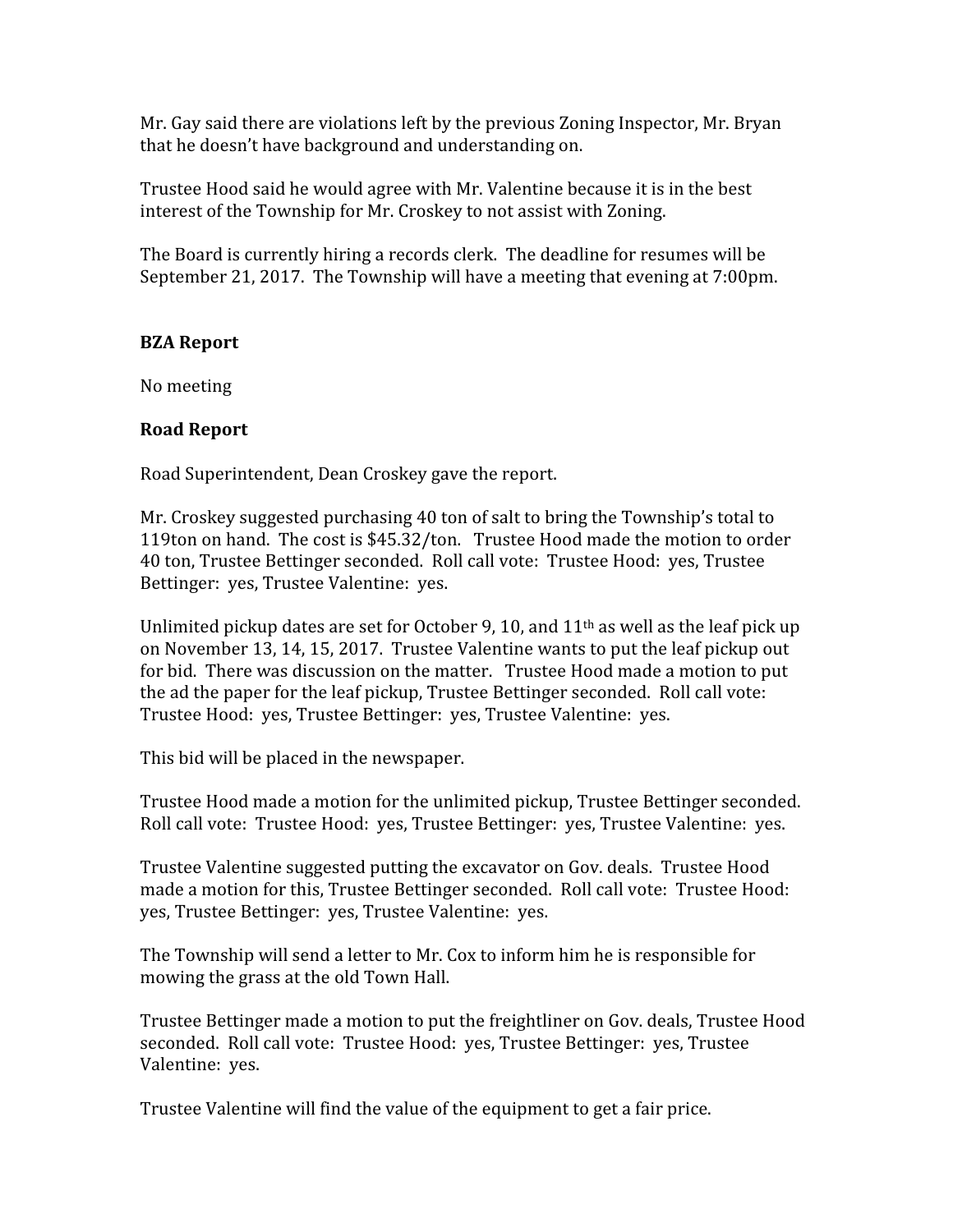Road quotes were received from the Engineer's office for Raab, Whitehouse Spencer and Meilke Roads. All roads are in bad shape and need repaving. The option to have all 3 paved will cost the Township \$571,000.

Trustee Hood made the motion to go with this option of \$571,000, Trustee Bettinger seconded. Roll call vote: Trustee Hood: yes, Trustee Bettinger: yes, Trustee Valentine: yes.

## Fire

Chief Cousino emailed a report.

## JEDZ

No meeting

## Correspondence

The Township received the  $2<sup>nd</sup>$  quarter 2017 JEDZ disbursement of \$272,232.29.

The Township received the 2<sup>nd</sup> half real estate tax disbursement of: Fire \$31,574.26 General \$36,936.96

The Township received official notification the property taxes from parcel 60-12551 have been remitted. The Township is up to date on all property taxes.

In error from the Lucas County Treasurer's Office, the Township received a \$40,000 disbursement. The money was reimbursed to the County.

Jim Baum informed the Board the sign at the Fire Station is not working. He recommended a service call to the manufacturers. A service call is \$170. Dean Croskey will take a look at the sign before a service call is placed.

Four resumes were received for the records clerk position at this time.

Trustee Valentine suggested the Board solicit in the newspaper a company to provide preventative maintenance on the Township equipment. Trustee Bettinger made the motion, Trustee Hood seconded. Roll call vote: Trustee Hood: yes, Trustee Bettinger: yes, Trustee Valentine: yes.

## Old Business

Trustee Bettinger asked Mr. Ruhl the status of the security system. It has been ordered and he will present a purchase order to the Township.